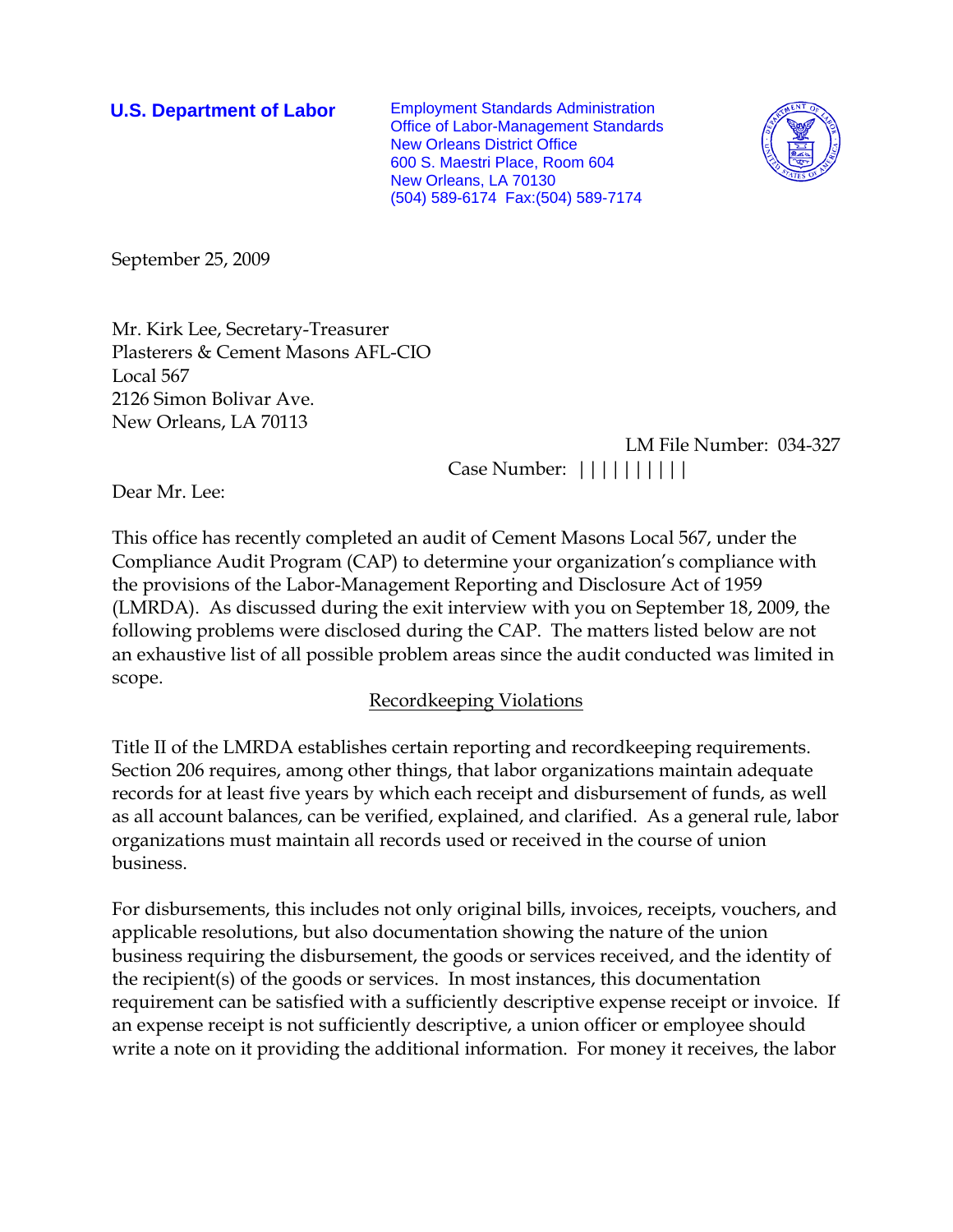organization must keep at least one record showing the date, amount, purpose, and source of that money. The labor organization must also retain bank records for all accounts.

The audit of Local 567's 2008 records revealed the following recordkeeping violations:

1. General Reimbursed Expenses

Local 567 did not retain adequate documentation for reimbursed expenses incurred by you totaling at least \$734.13. For example, you used your personal credit card to attend the East Coast Business Manager's Conference in Fort Lauderdale, Florida. However, there were no receipts in the union records for your lodging or airfare.

As previously noted above, labor organizations must retain original receipts, bills, and vouchers for all disbursements. The president and treasurer (or corresponding principal officers) of your union, who are required to sign your union's LM report, are responsible for properly maintaining union records.

2. Lack of Salary and Allowance Authorization

Local 567 did not maintain records to verify that the salaries and allowance reported in Item 24 (All Officer and Disbursements to Officers) of the LM-3 was the authorized amount and therefore was correctly reported. The union must keep a record, such as meeting minutes, to show the current salary authorized by the entity or individual in the union with the authority to establish salaries.

Based on your assurance that Local 567 will retain adequate documentation in the future, OLMS will take no further enforcement action at this time regarding the above violations.

# Reporting Violations

The audit disclosed a violation of LMRDA Section 201(b), which requires labor organizations to file annual financial reports accurately disclosing their financial condition and operations. The Labor Organization Annual Report (Form LM-3) filed by Local 567 for fiscal year ending December 31, 2008, was deficient in the following areas:

1. Rates of Dues and Fees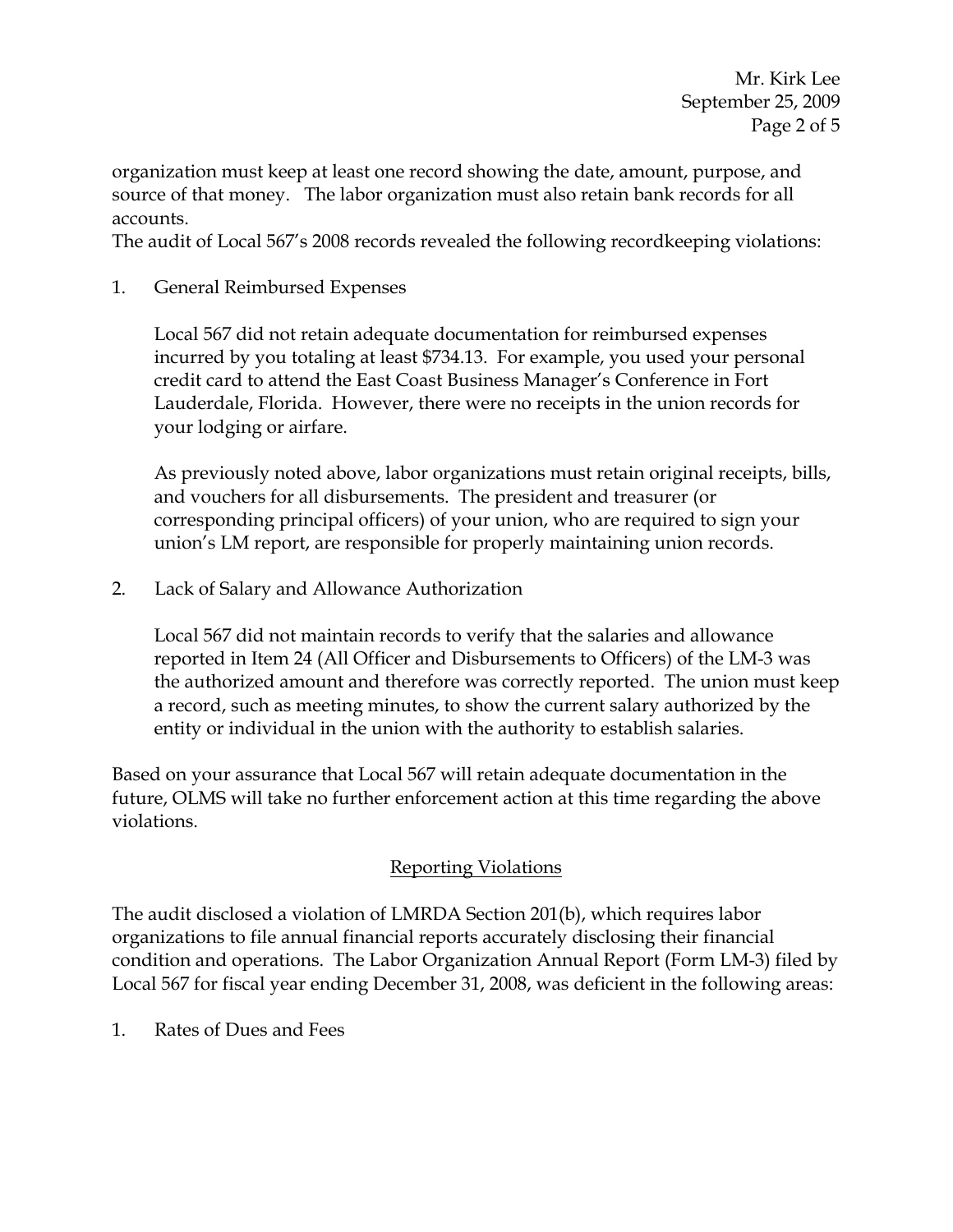There should be a dollar amount or zero for Item 23 (a) through (d). If any of the items are not applicable to your organization "N/A" should be entered rather than leaving the item blank.

# 2. Payments From Affiliates

During the OIQ, you explained that the Plasterers and Cement Masons International pays your salary three days a week. Item 17 (Employees) is marked "Yes." However, the amount reported in Item 56 (Additional Information ) only reflects the amount of disbursements that you received from Local 567. In addition to your name and position, Item 56 should include the name of the affiliated organization which made disbursements to you or on your behalf and the total disbursements made to you or on your behalf including all salary and allowances (before deductions) and other disbursements (including reimbursed expenses).

3. Disbursements to Officers

Local 567 did not include some reimbursements to officers totaling at least \$335.68 in the amounts reported Item 24 (All Officers and Disbursements to Officers). It appears the union erroneously reported these payments in Item 48 (Office  $\&$ Administrative Expense). Further, Local 567 did not report the names of some officers and the total amounts of payments to them or on their behalf in Item 24 (All Officers and Disbursements to Officers). The union must report in Item 24 all persons who held office during the year, regardless of whether they received any payments from the union.

The union must report most direct disbursements to Local 567 officers and some indirect disbursements made on behalf of its officers in Item 24. A "direct disbursement" to an officer is a payment made to an officer in the form of cash, property, goods, services, or other things of value. See the instructions for Item 24 for a discussion of certain direct disbursements to officers that do not have to be reported in Item 24. An "indirect disbursement" to an officer is a payment to another party (including a credit card company) for cash, property, goods, services, or other things of value received by or on behalf of an officer. However, indirect disbursements for temporary lodging (such as a union check issued to a hotel) or for transportation by a public carrier (such as an airline) for an officer traveling on union business should be reported in Item 48 (Office and Administrative Expense).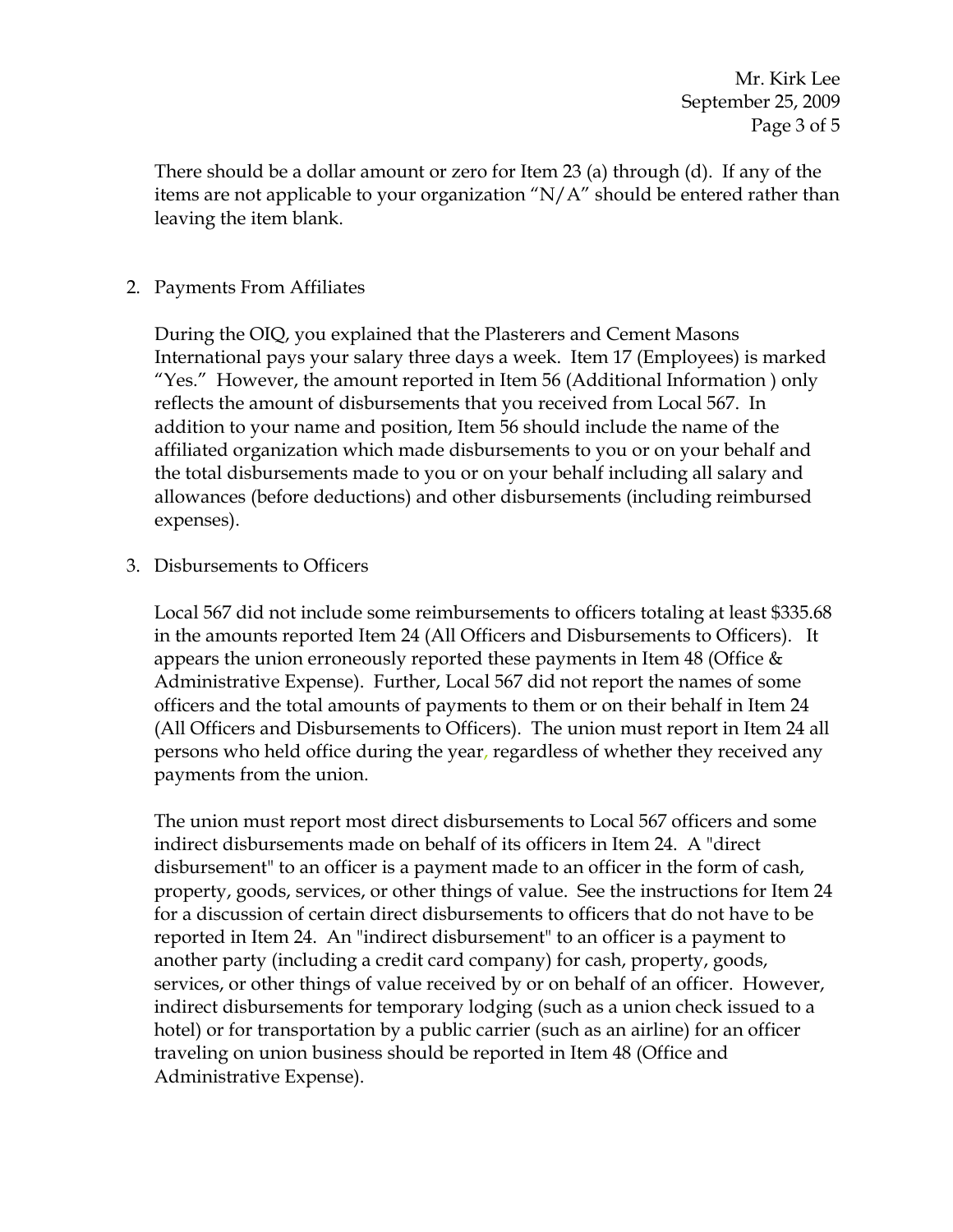Mr. Kirk Lee September 25, 2009 Page 4 of 5

## 4. Savings Account Reported As Other Assets

Local 567 improperly included the value of the union members' vacation fund as an "other asset" in Statement A (Assets and Liabilities). For LM reporting purposes, OLMS considers all bank accounts to be cash. Therefore, the amount reported in Item 30 (Other Assets) for the start and end of the reporting period should be added to the amount reported in Item 25 (Cash) for the start and end of the reporting period. An explanation should be included in Item 56 (Additional Information) to explain this change from reports filed in prior years. Item 30 should include the total value as shown on you organization's books at the start and end of the reporting period of all assets (such as accounts receivable, utility deposits, or travel advances which are not considered loans as explained in the instructions for Item 18) which have not been reported in Items 25 through 29.

Local 567 must file an amended Form LM-3 for fiscal year ending December 31, 2008, to correct the deficient items discussed above. I provided you with a blank form and instructions, and advised you that the reporting forms and instructions are available on the OLMS website (www.olms.dol.gov). The amended Form LM-3 should be submitted to this office at the above address as soon as possible, but not later than October 9, 2009. Before filing, review the report thoroughly to be sure it is complete, accurate, and signed properly with original signatures.

### Other Issue

Signing Blank Checks

During the audit, you advised that William Rankins signs blank checks. A two signature requirement is an effective internal control of union funds. Its purpose is to attest to the authenticity of a completed document already signed. However, signing a blank check in advance does not attest to the authenticity of a completed check, and negates the purpose of the two signature requirement. OLMS recommends that Local 567 review these procedures to improve internal control of union funds.

I want to extend my personal appreciation to Local 567 for the cooperation and courtesy extended during this compliance audit. I strongly recommend that you make sure this letter and the compliance assistance materials provided to you are passed on to future officers. If we can provide any additional assistance, please do not hesitate to call.

Sincerely,